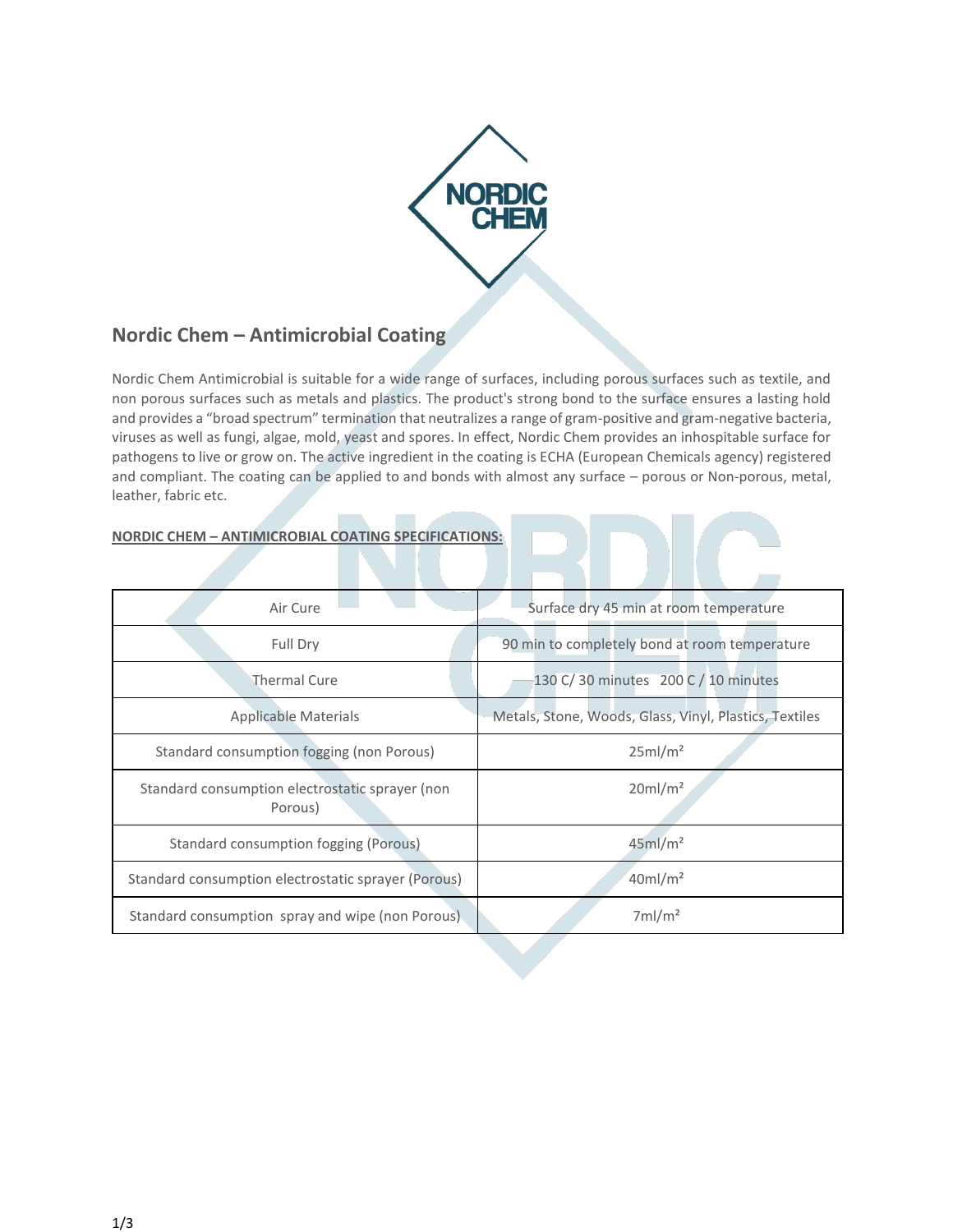## **PRODUCT ATTRIBUTES:**

# **Temperature**

**Once fully bonded our coating provides protection in the most extreme of conditions, ranging from -20 to 120 degrees Celsius.**

# **Chemical Resistance**

**Our coating provides chemical resistance to cleaning products and once bonded can only be removed through abrasion.**

## **Oxidation & Corrosion Resistant**

**Nordic Chem creates a durable layer of protection that protects paint that can withstand moderate corrosion and oxidation.**

## **Flexibility**

**Nordic Chem is flexible in a way that doesn't compromise performance, this means that it can be applied to surfaces that are known to expand and contract.**